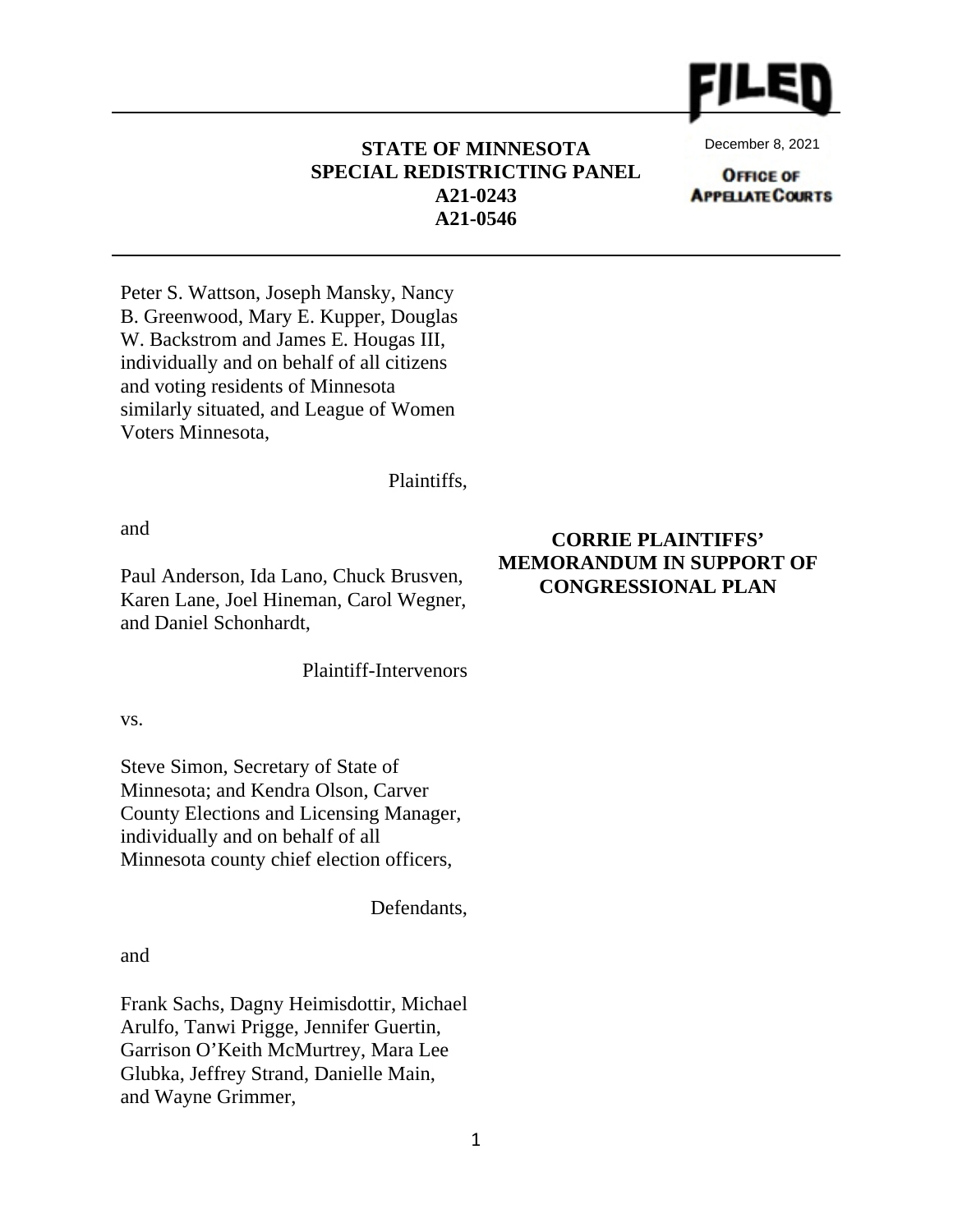Plaintiffs,

and

Dr. Bruce Corrie, Shelly Diaz, Alberder Gillespie, Xiongpao Lee, Abdirazak Mahboub, Aida Simon, Beatriz Winters, Common Cause, OneMinnesota.org, and Voices for Racial Justice,

Plaintiff-Intervenors,

vs.

Steve Simon, Secretary of State of Minnesota,

Defendant.

# **I. Introduction**

The Corrie Plaintiffs intervened in this action to ensure historically underrepresented Black, Indigenous, and Persons of Color ("BIPOC") communities throughout Minnesota would be separately and adequately represented in the process by which Minnesota's congressional and legislative districts are redrawn. With the help of BIPOC community members and coalition partners throughout the state, the Corrie Plaintiffs developed the proposed Congressional Redistricting Plan<sup>1</sup> that is submitted with and further supported by this memorandum and accompanying declarations and reports.

<sup>&</sup>lt;sup>1</sup> The Corrie Plaintiffs' Proposed Congressional Maps are attached as Exhibits H through N to the Declaration of Amy Erickson in Support of the Corrie Plaintiffs' Congressional Redistricting Plan.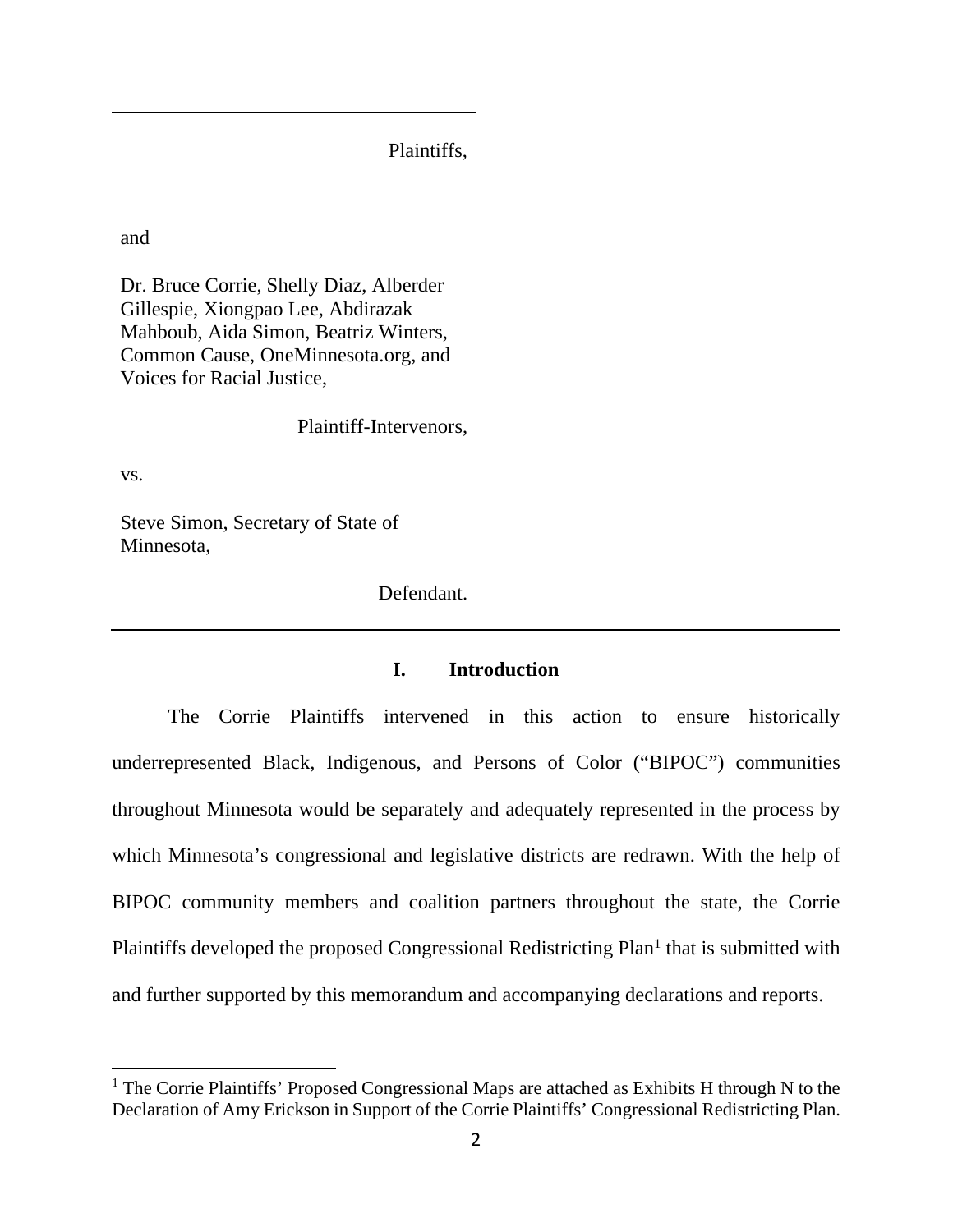The Corrie Plaintiffs' redistricting plans were uniquely developed through a nonpartisan, grassroots campaign designed maximize the participation of BIPOC communities in the 2020 Census process, and to then amplify their voices in this redistricting process. Because these communities are the fastest growing communities in the state, and because they continue to bear the brunt of discriminatory initiatives that would restrict voting and other legal rights, the Panel should pay particular attention to the plan the Corrie Plaintiffs developed with interests of BIPOC communities at the center.

The Panel has already expressed a commitment to preserving communities of people with shared interests "whenever possible to do so" in compliance with other redistricting principles. (Order Stating Preliminary Conclusions, Redistricting Principles, and Requirements for Plan Submissions at 7, Nov. 19, 2021, hereinafter, the "Principles Order".) The Corrie Plaintiffs' Congressional Redistricting Plan does exactly that preserving BIPOC and other communities whenever possible and consistent with other redistricting principles, in an effort to make government responsive to their shared interests.

## **II. Grassroots Origin of Plan**

The Corrie Plaintiffs' Redistricting Plan (a/k/a the "Unity Map") was developed as part of the Our Maps MN Campaign—a nonpartisan, grassroots campaign committed to a community-focused, accessible, and transparent redistricting process. (*See generally*  Declarations of May Yang ("Yang Declaration") and Annastacia Belladonna-Carrera ("Carrera Declaration").) The Unity Map is a natural extension of work done in connection with the 2020 Census by the Minnesota Census Mobilization Partnership ("Census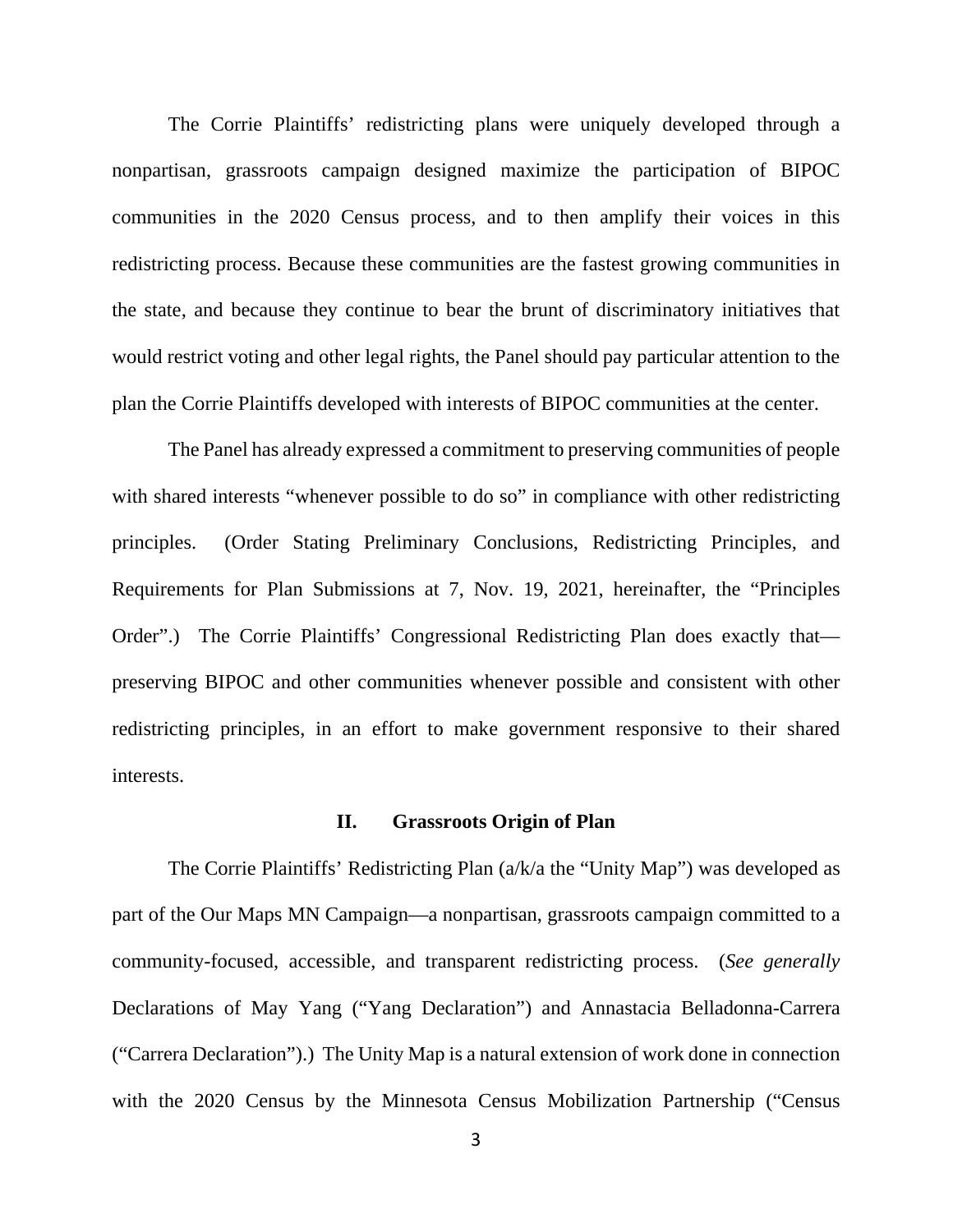Partnership"), which created a strong infrastructure for civic engagement and partnership between individuals, communities, nonprofit and community organizations, and grantmakers, in order to ensure Minnesota had a fully inclusive, nonpartisan, and accurate Census count. (*Id*.) The Census Partnership was particularly focused on securing and organizing resources to ensure full participation in the 2020 Census by historically undercounted BIPOC communities throughout Minnesota. (*Id*.) The Partnership's efforts reached over 1.3 million Minnesotans, helped Minnesota achieve the #1 self-response rate for the 2020 Census, and contributed directly to Minnesota retaining its 8th Congressional seat. (*Id*.)

Following the Census Partnership's unprecedented effort to ensure historically undercounted communities were counted during the 2020 Census, the Our Maps MN Campaign turned its attention to making sure these same communities were recognized and fairly represented in the redistricting process. (*Id*.) In 2021, the Campaign worked diligently to engage Minnesota's BIPOC and other historically underrepresented communities in the redistricting process, in order to ensure the redistricting plans ultimately adopted reflect the input of these communities. (*Id*.) As part of the Campaign, the Minnesota Council on Foundations ("MCF") partnered with 12 BIPOC-led and serving organizations in a coordinated effort to develop community of interest maps across the State. (Yang Declaration ¶ 7.) In addition to MCF, the organizations that participated in this effort include: African Career, Education & Resources, Inc.; Anika Foundation; Asian American Organizing Project; CAPI USA; Communities Organizing Latinx Power and Action ("COPAL MN"); Deaf Equity; Hispanic Advocacy and Community Empowerment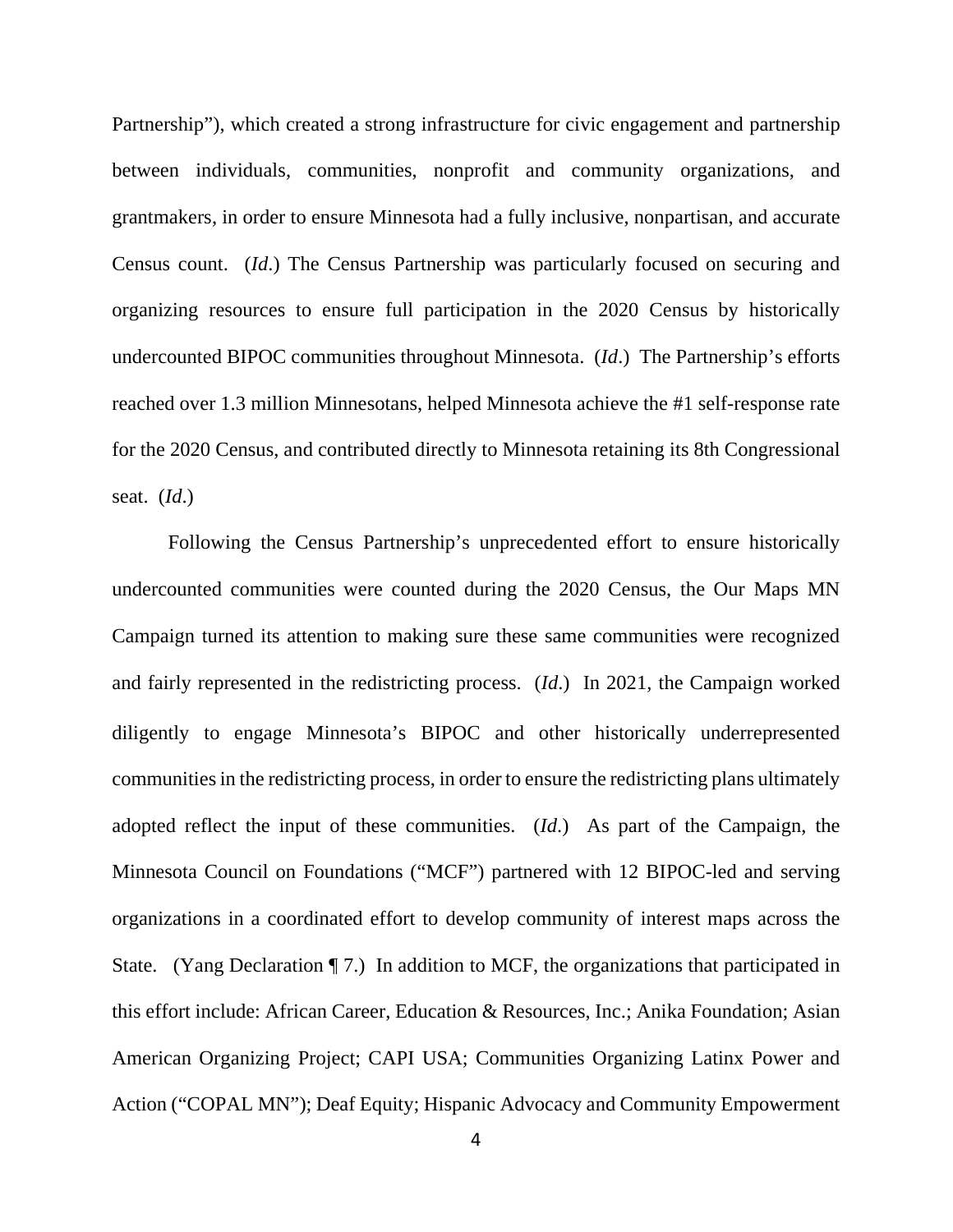through Research ("HACER"); Islamic Civic Society of America; Native American Community Development Institute; Pillsbury United Communities; The Council on American-Islamic Relations ("CAIR"); and Voices for Racial Justice (collectively, the "Unity Cohort"). (*Id*.) As part of the Campaign, Common Cause also partnered with trusted local community leaders and organizations like UNIDOS and the Minnesota Immigrant Movement, who have been working with Indigenous and communities of color with longstanding local networks in greater Minnesota—in places like Faribault, Northfield, Rochester, Worthington, Madelia, St. James, Chaska, Shakopee, and Mankato, to name just a few—to raise awareness about the redistricting process, generate interest in mapping sessions, and drive turnout at the Special Redistricting Panel's public comment sessions. (Carrera Declaration ¶¶ 5-6.)

During the current redistricting cycle, the Unity Cohort led over 100 hours of training, redistricting education and awareness sessions, community outreach and engagement, listening sessions, and map drawing. (Yang Declaration ¶ 8.) These sessions were conducted in more than 5 languages, engaged more than ten racial/ethnic groups, and drew participation from more than 400 individual community members across the state. (*Id*.) Through this engagement, more than 40 "community of interest" maps were developed, based on information shared by community members about their shared experiences. (*Id*.) The Unity Cohort eventually combined the community of interest maps into the statewide Unity Map, which ultimately was incorporated into the Corrie Plaintiffs' Proposed Redistricting Plan. (*Id*. ¶ 9.) The Unity Cohort met bi-weekly for two-hour mapping sessions with redistricting and geographic information system professionals to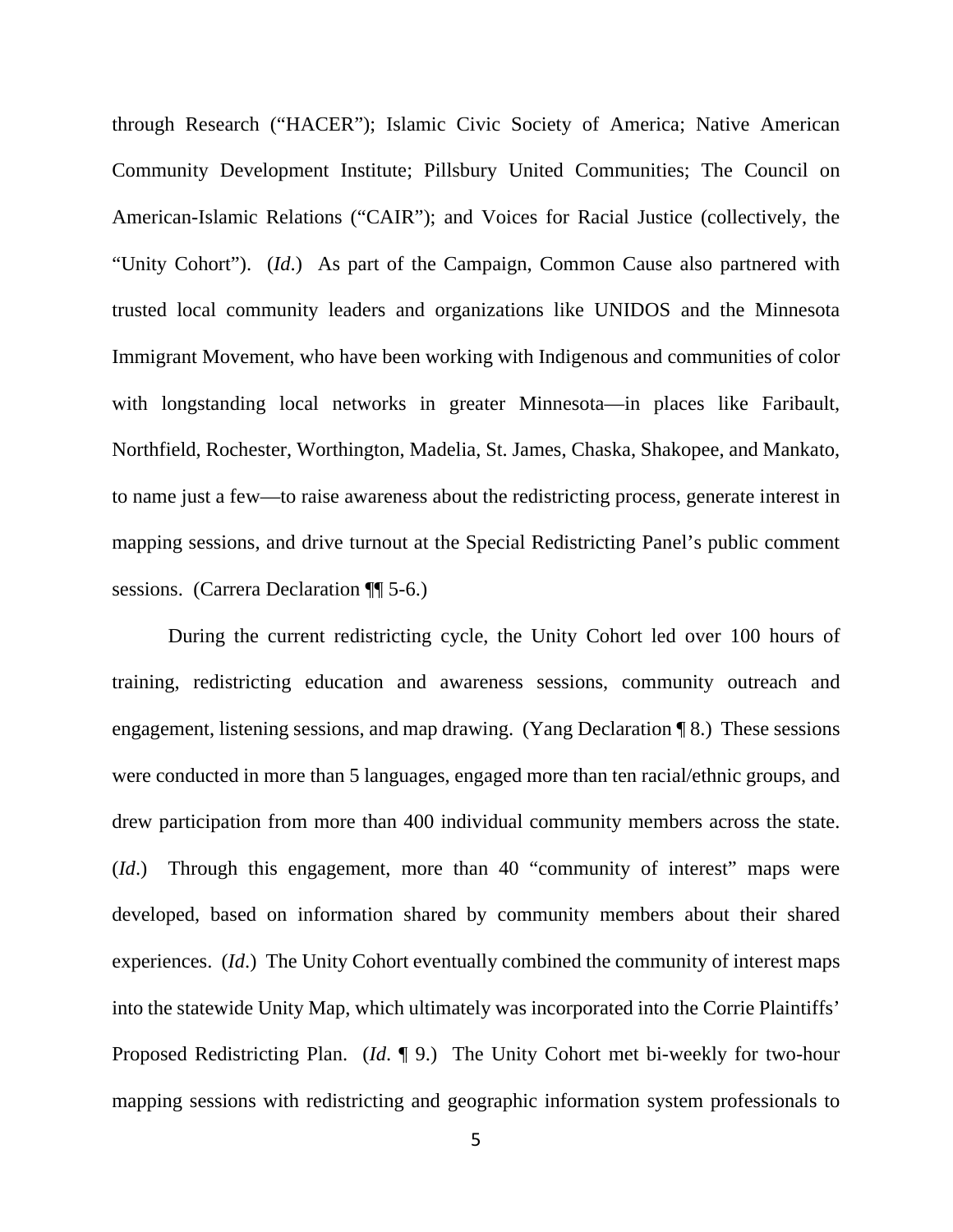help guide the process. (*Id*.) During each session, time was dedicated to discussing the community of interest maps, population growth and demographic shifts reflected by 2020 Census, and the impact these changes are having and are expected to have on communities of interest going forward. (*Id*.)

Because a key goal of the Unity Map (incorporated into the Corrie Plaintiffs' Redistricting Plan) was to advance a community-centered redistricting plan, ample time in the sessions was dedicated to participants sharing information about their communities and the elements that shape and bind them together. (*Id*.) These discussions gave participants a forum to learn from each other and develop a redistricting plan that best serves all of Minnesota's communities of interest. (*Id*.) After developing drafts of the Unity Map, Unity Cohort members took their work back to their communities to elicit feedback. (*Id*.) The feedback was then reported back to the Cohort, and additional changes were made to best reflect community interests in balance with other criteria. (*Id*.) This process continued until the Unity Cohort reached consensus on the district boundaries reflected in the Unity Map. (*Id*.)

The Our Maps MN Campaign and the iterative process by which community members and community-led organizations developed the Corrie Plaintiffs' Redistricting Plan leaves no doubt that Minnesota's BIPOC and historically underrepresented communities desire to be engaged in the redistricting process and, in fact, can *lead* the process. The Corrie Plaintiffs' Redistricting Plan was created by the people and for the people—by engaged members of Minnesota's BIPOC and other historically underrepresented communities, and with their interests at the center. To do right by these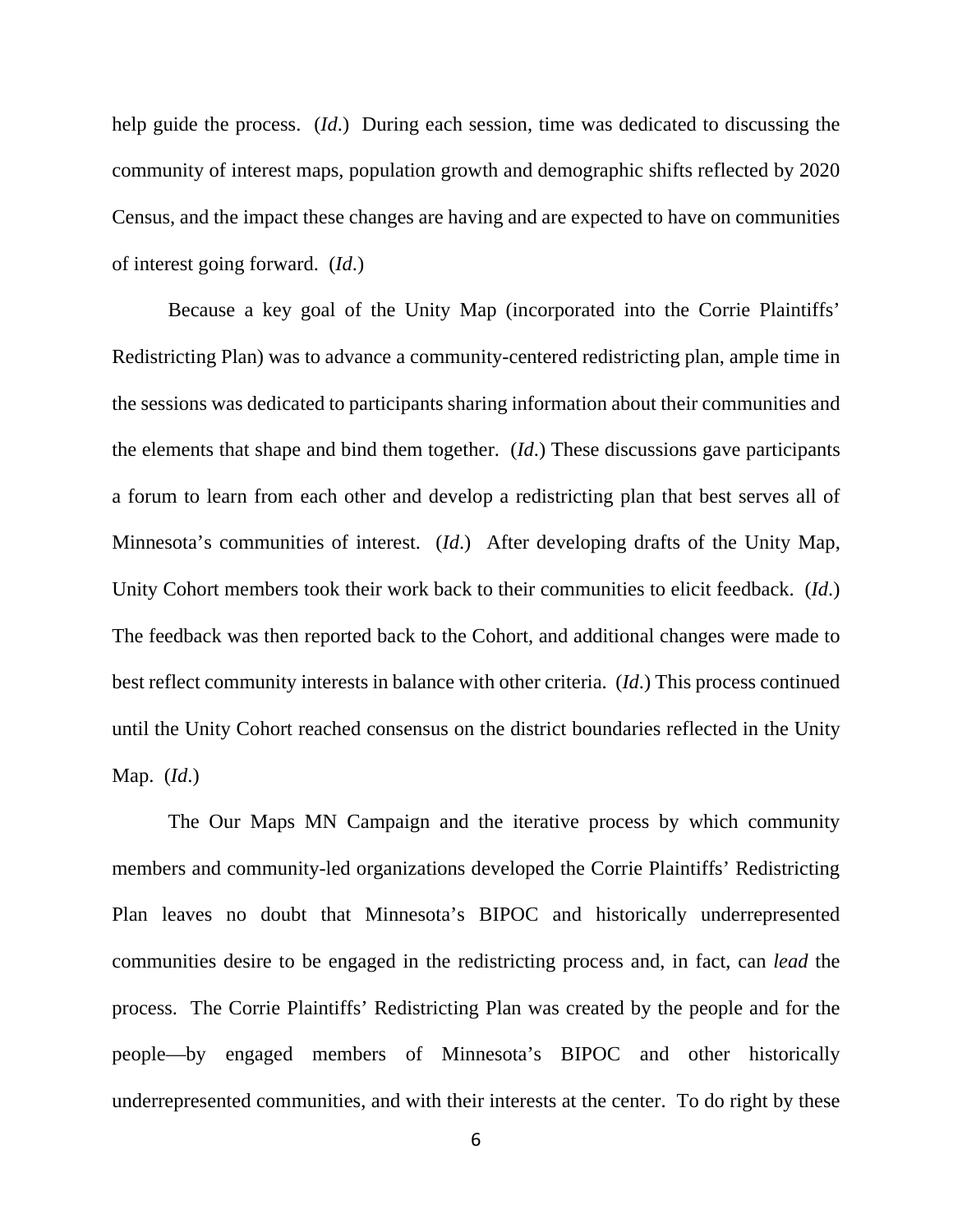communities and to preserve them in the redistricting process, and to make elected officials in Congress and the Minnesota Legislature more responsive to the interests of BIPOC Minnesotans and other communities of interest, the Corrie Plaintiffs ask the Panel to adopt the Corrie Plaintiffs' Proposed Redistricting Plan.

### **III. Description of the Corrie Plaintiffs' Congressional Plan**

In proposing their Congressional Redistricting Plan, the Corrie Plaintiffs' primary goals are to ensure that: (1) Minnesota's BIPOC communities can participate in the political process and elect candidates of their choice; and (2) the rights and interests of communities of interest, and particularly BIPOC communities, are protected. Over the last decade, Minnesota's population growth was driven exclusively by population increases among its diverse BIPOC communities. In fact, from 2010 to 2020, Minnesota's BIPOC communities grew by 454,000 residents—a growth rate of 150 percent. By contrast, during the same time period, the state's White non-Hispanic population declined by 51,000 residents. (Brower, Susan, *Minnesota's Demographic and Census Overview for 2020 Redistricting*, Aug. 18, 2021, available at www.house.leg.state.mn.us/comm/docs/C3TfSEuiGkWTnghCkp9IYg.pdf.) Absent the dramatic population growth among Minnesota's BIPOC communities, the state undoubtedly would have lost its  $8<sup>th</sup>$  Congressional seat. In order to be credible, the redistricting plan adopted by this Panel must account for population growth that continues to be driven by Minnesota's BIPOC communities.

The Corrie Plaintiffs' Congressional Redistricting Plan achieves the Corrie Plaintiffs' goals of protecting the rights and interests of Minnesota's BIPOC communities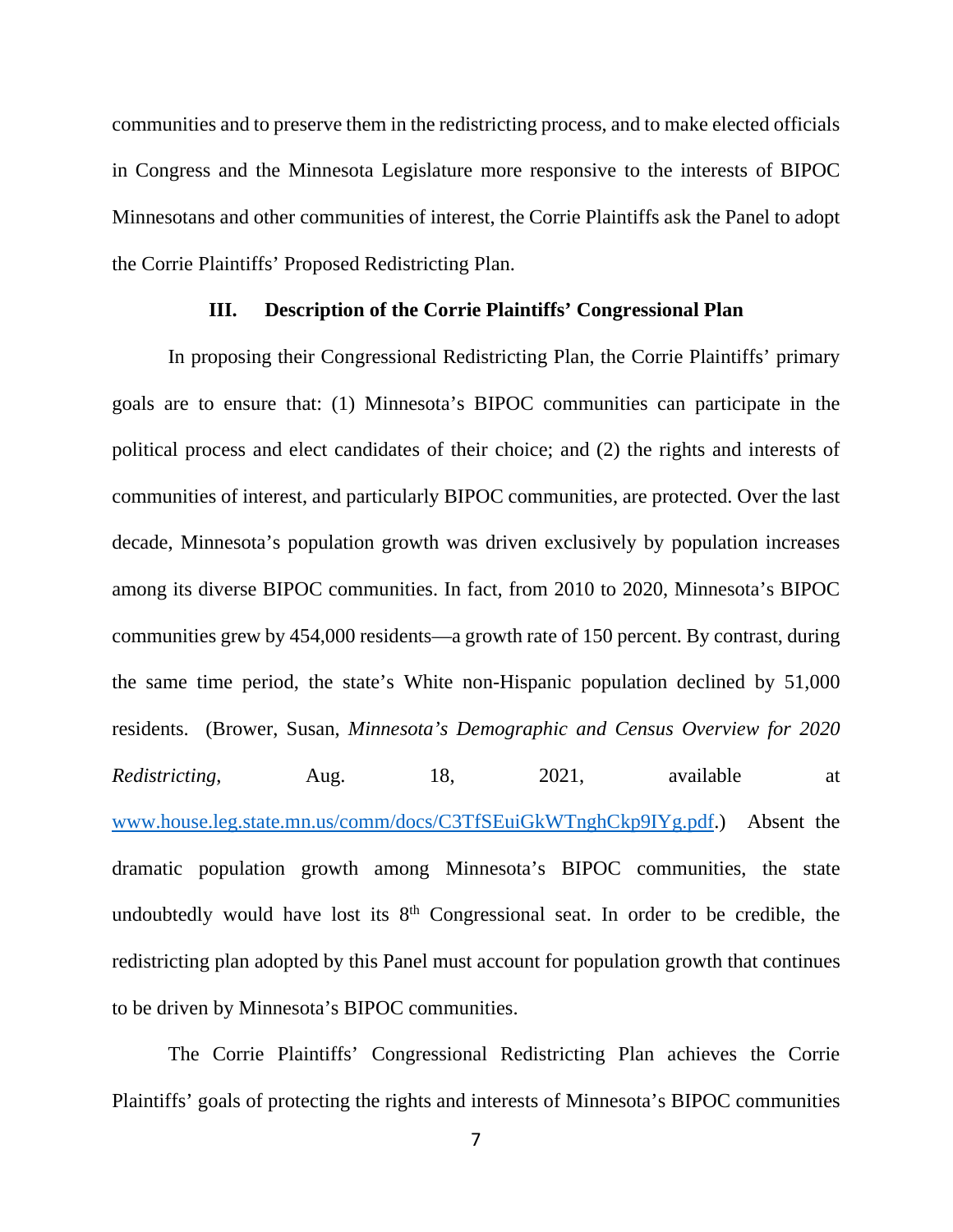and preserving communities of interest, thereby giving a voice to Minnesotans who have been historically underrepresented in Congress. For example, current Congressional lines separate major American Indian/Native American reservations in northern Minnesota into multiple congressional districts. The Corrie Plaintiffs' Congressional Map, in contrast, unites into one congressional district, CD 8, the three largest American Indian reservations (Red Lake Nation, White Earth Nation, and Leech Lake Band of Ojibwe) as well as other tribal reservations (such as Bois Forte, Fond do Lac, and Mille Lacs) and trust lands. The Latino/Hispanic community in the Chaska, Jackson, and Shakopee area, as well as the Shakopee Mdewakanton Sioux Community, are also brought into the one congressional district, CD 2.

Although the Corrie Plaintiffs' Congressional Redistricting Plan centers communities of interest, the Plan also complies with the other redistricting principles adopted by the Panel in the Principles Order. First, all Congressional Districts in the Corrie Plaintiffs' Congressional Redistricting Plan have a deviation of 0 or 0.01 from the ideal population. In addition, the Congressional Plan reflects districts of convenient, contiguous territory that are reasonably compact, as measured by more than one objective measure. Further, the Plan preserves a significant number of political subdivisions and was drawn in a neutral manner as to incumbents, candidates, and political parties.

In short, the Corrie Plaintiffs' Congressional Redistricting Plan complies with all of the redistricting principles articulated by the Panel in its Principles Order. The Corrie Plaintiffs respectfully request that the Panel adopt their Congressional Redistricting Plan.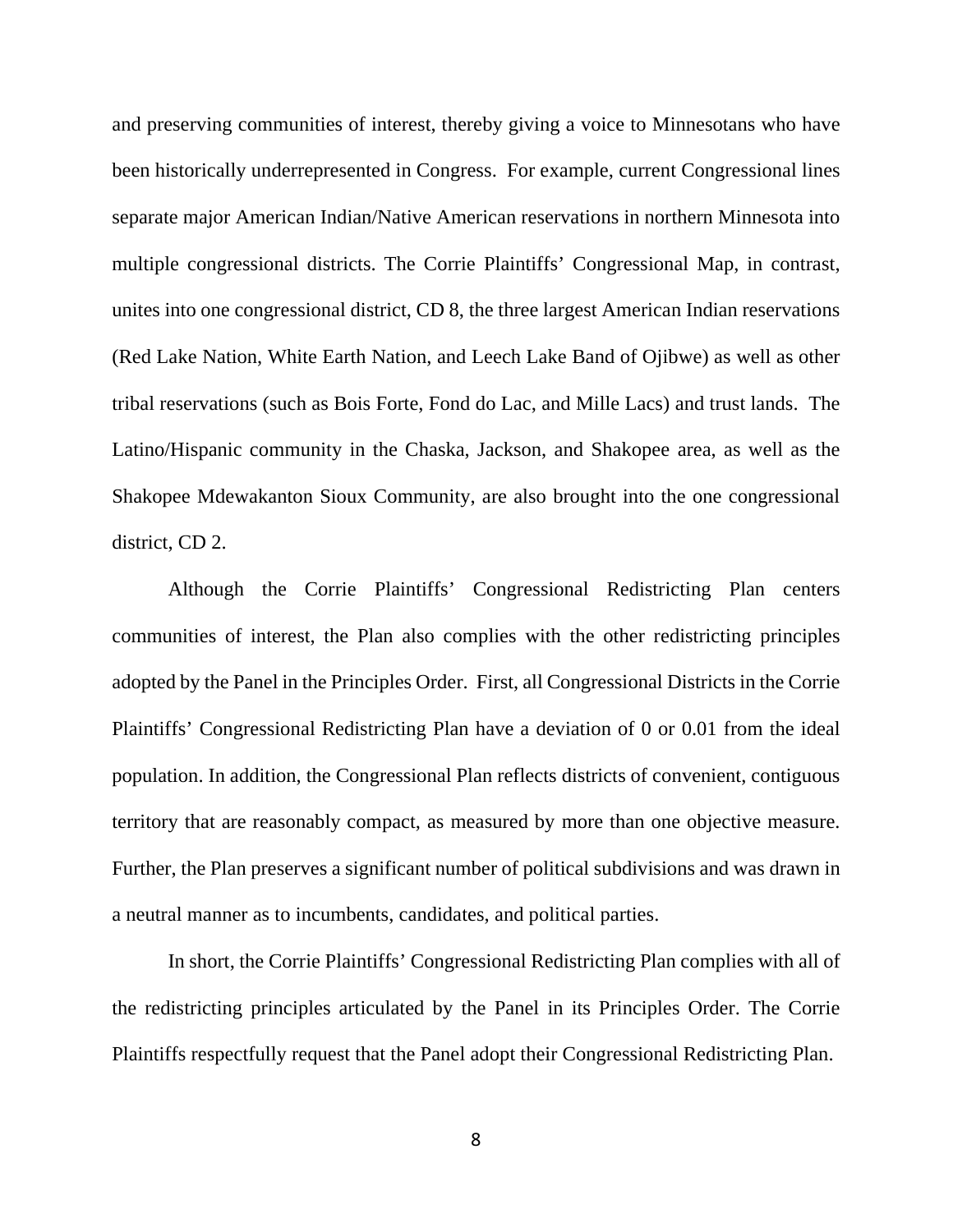## **IV. Compliance with the Redistricting Principles**

# **A. Ideal Population**

 To afford each person equal representation, congressional districts must be nearly equal in population as practicable. *Wesberry v. Sanders*, 376 U.S. 1, 7-8 (1964); *see* U.S. Const. Art. I, § 2. Because a court-ordered redistricting plan must conform to a higher standard of population equality than a legislative redistricting plan, the goal is absolute population equality. *See Abrams v. Johnson*, 521 U.S. 74, 98 (1997). Minnesota's total population is not divisible into eight congressional districts of equal population, making the ideal result six districts of 713,312 people and two districts of 713,311. (Principles Order at 4-5.) The Corrie Plaintiffs' Congressional Plan complies with this principle.

| <b>Congressional District</b> | <b>Population</b> | <b>Deviation from Ideal</b> |  |
|-------------------------------|-------------------|-----------------------------|--|
|                               | 713,315           |                             |  |
|                               | 713,312           |                             |  |
|                               | 713,315           |                             |  |
|                               | 713,299           |                             |  |
|                               | 713,291           |                             |  |
|                               | 713,339           |                             |  |
|                               | 713,282           |                             |  |
|                               | 713,341           |                             |  |

(*See* Declaration of Amy Erickson in Support of the Corrie Plaintiffs' Redistricting Plan ("Erickson Cong. Declaration") Ex. A ("Population Summary Report").)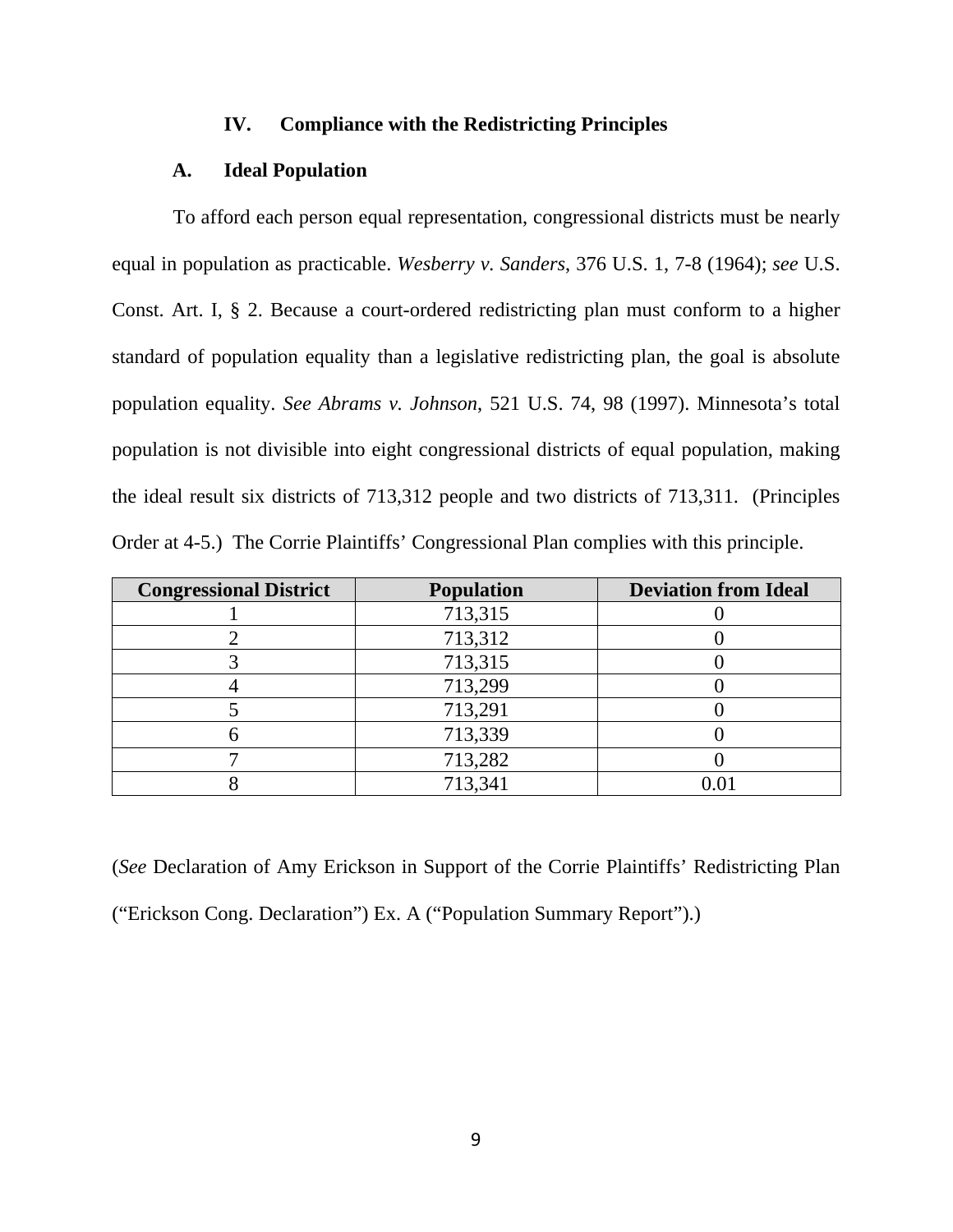### **B. Minority Voting Rights**

Voting districts must not be drawn with the purpose or effect of denying or abridging the voting rights of any United States citizen on account of race, ethnicity, or membership in a language minority group. U.S. Const. Amends. XIV, XV; Voting Rights Act of 1965, 52 U.S.C. 10301(a) (2018) (Principles Order at 6). In fact, Districts must be drawn to protect the equal opportunity of racial, ethnic, and language minorities to participate in the political process and elect candidates of their choice, whether alone or in alliance with others. 52 U.S.C. 10301(b) (2018). The Corrie Plaintiffs' Congressional Redistricting Plan complies with this principle.

Between 2010 and 2020, Minnesota's BIPOC communities grew by 450,000, while Minnesota's non-Hispanic White population declined by 51,000 residents. (Brower, *Minnesota's Demographic and Census Overview for 2020 Redistricting*.) As a result, Minnesota's BIPOC communities now make up 23.7% percent of the State's population (an increase from 14.7% at the time of the 2010 census). (*Id.*) The population growth in Minnesota between 2010 and 2020 can be further broken down as follows:

| Race                          | 2010      | 2020      | <b>Change</b> |
|-------------------------------|-----------|-----------|---------------|
|                               |           |           | 2010 to 2020  |
| <b>Non-Hispanic White</b>     | 4,405,142 | 4,353,880 | (51,262)      |
| <b>American Indian</b>        | 55,412    | 57,046    | 1,625         |
| <b>Asian/Pacific Islander</b> | 214,856   | 300,081   | 85,225        |
| <b>Black/African</b>          | 269,141   | 392,850   | 123,709       |
| <b>American</b>               |           |           |               |
| Hispanic/Latino               | 250,258   | 345,640   | 95,382        |
| <b>Other Race</b>             | 5,947     | 20,963    | 15,016        |
| <b>Two or More</b>            | 103.160   | 236,034   | 132,874       |
| <b>Total</b>                  | 5,303,925 | 5,706,494 | 402,569       |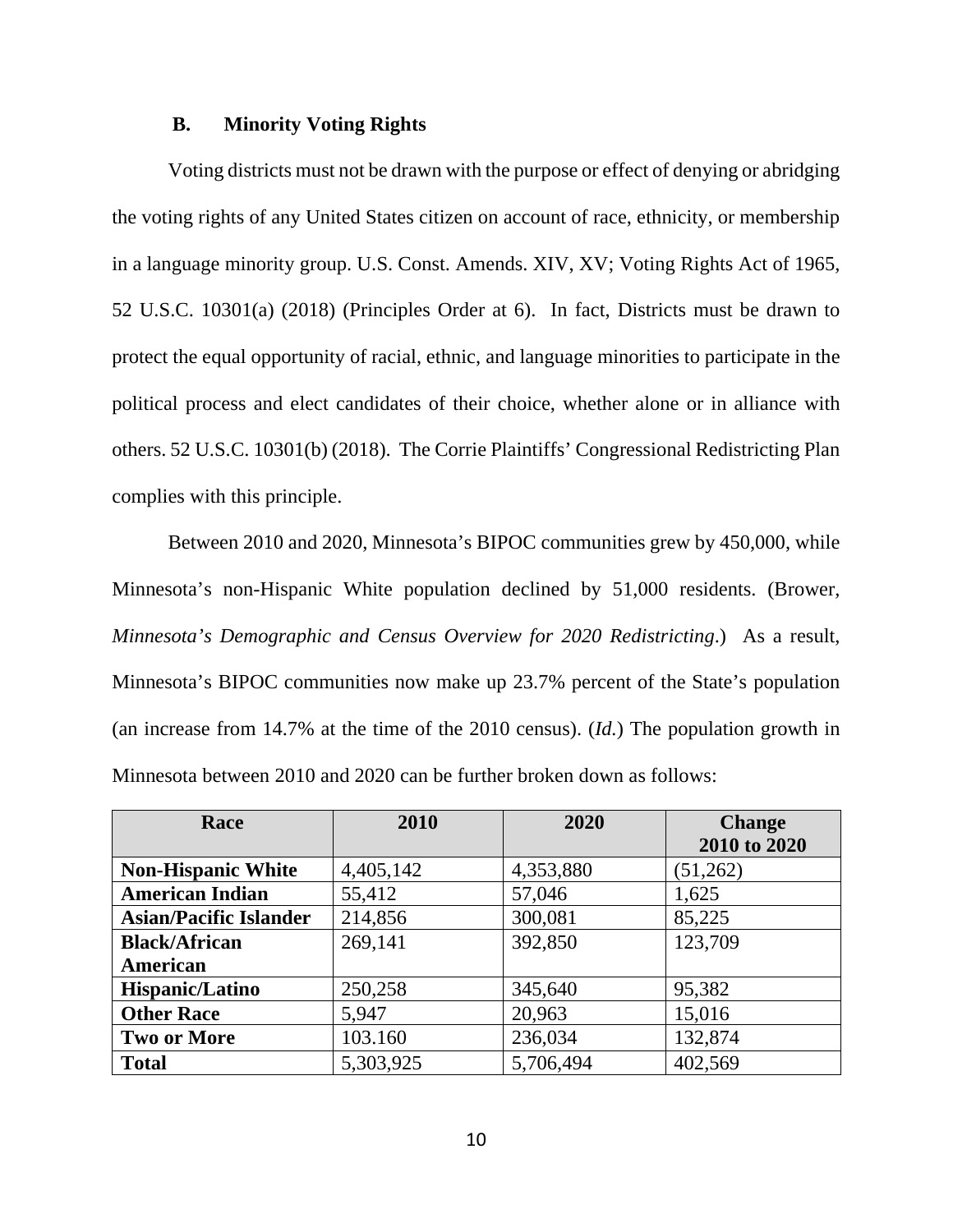(*Id.*) During this time period, Minnesota's fastest growing cities were Minneapolis, St. Paul, Rochester, Lakeville, and Woodbury (in that order). (*Id*.) Counties with the largest numeric population gains include Hennepin (129,140 persons gained), Ramsey (43,712 gained), Dakota (41,220 gained), Anoka (33,043 gained), and Washington (29,432 gained). (*Id.*) Counties with the numeric largest populations losses include Winona (1,790 persons lost), Koochiching (1,249 lost), Renville (1,007 lost), Yellow Medicine (910 lost) and Pine (874 lost).

As a result of these population changes, the Second, Third, Fourth, Fifth, and Six Congressional Districts are currently overpopulated, and the First, Seventh, and Eight Congressional Districts are underpopulated. The statewide deviation from the ideal is 9.0%. If left unchanged, the current boundaries would cause an improper dilution of minority voting strength.

The Corrie Plaintiffs' Congressional Redistricting Plan addresses this issue, reducing the statewide deviation to 0.01%. And, in doing so, the Corrie Plaintiffs' Congressional Redistricting Plan creates four districts in which the minority voting age population is greater than 25 percent, meaning that minority voters in those districts can likely play a substantial, if not decisive role, in the electoral process. *See Georgia v. Ashcroft*, 539 U.S. 461, 482 (2003). (*See also* Erickson Cong. Declaration Ex. E ("Minority Voting-Age Population Report").)

11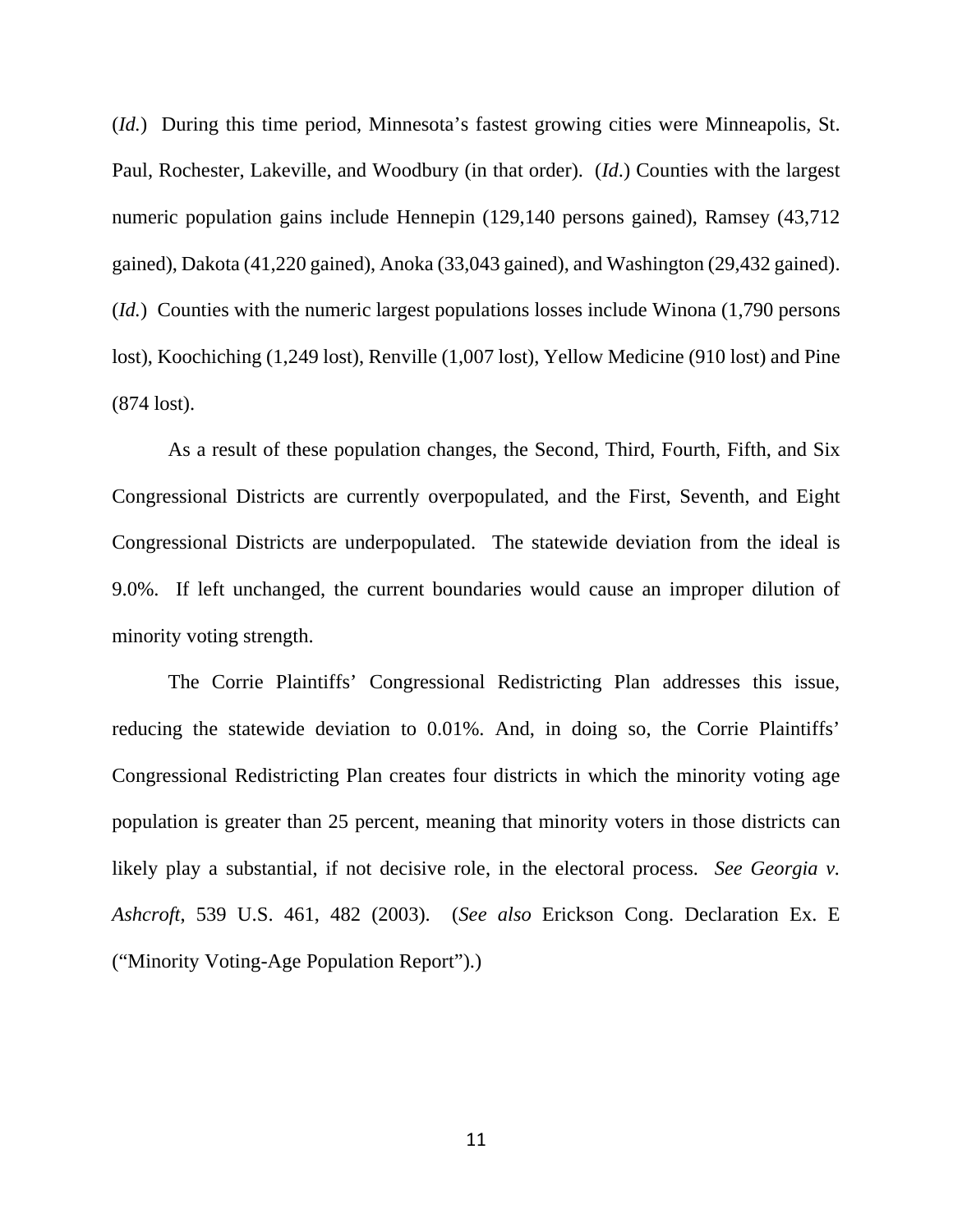# **C. American Indian Tribes**

The reservation lands of a federally recognized American Indian tribe will be preserved and must not be divided more than necessary to meet constitutional requirements. S*ee Michigan v. Bay Mills Indian Cmty.*, 572 U.S. 782, 788 (2014) (discussing sovereignty of recognized American Indian tribes). Placing discontinuous portions of reservations in separate districts does not constitute a division. (Principles Order at 6.) The Corrie Plaintiffs' Congressional Redistricting Plan complies with this principle because it does not divide any federally recognized American Indian reservation land.

### **D. Convenient, Contiguous Districts**

Districts must consist of convenient, contiguous territory. Minn. Const. art. IV 3; Minn. Stat. 2.91, subd. 2 (2020). Contiguity by water is sufficient if the body of water does not pose a series obstacle to travel within the district. Districts with areas that connect only at a single point will not be considered contiguous. (Principles Order at 6-7.) The Corrie Plaintiffs' Congressional Plan complies with this principle. (*See* Erickson Declaration Ex. C ("Contiguity Report").)

### **E. Political Subdivisions**

Political subdivisions must not be divided more than necessary to meet constitutional requirements. Minn. Stat. 2.91, subd. 2; *see also Karcher v. Dagget*, 462 U.S. 725, 740-41 (1983); *Reynolds*, 377 U.S. at 580-81. (Principles Order at 7.) The Corrie Plaintiffs' congressional plan complies with this principle. (*See* Erickson Cong. Declaration Ex. D ("Political Subdivisions Splits Report"); *see also* Erickson Cong.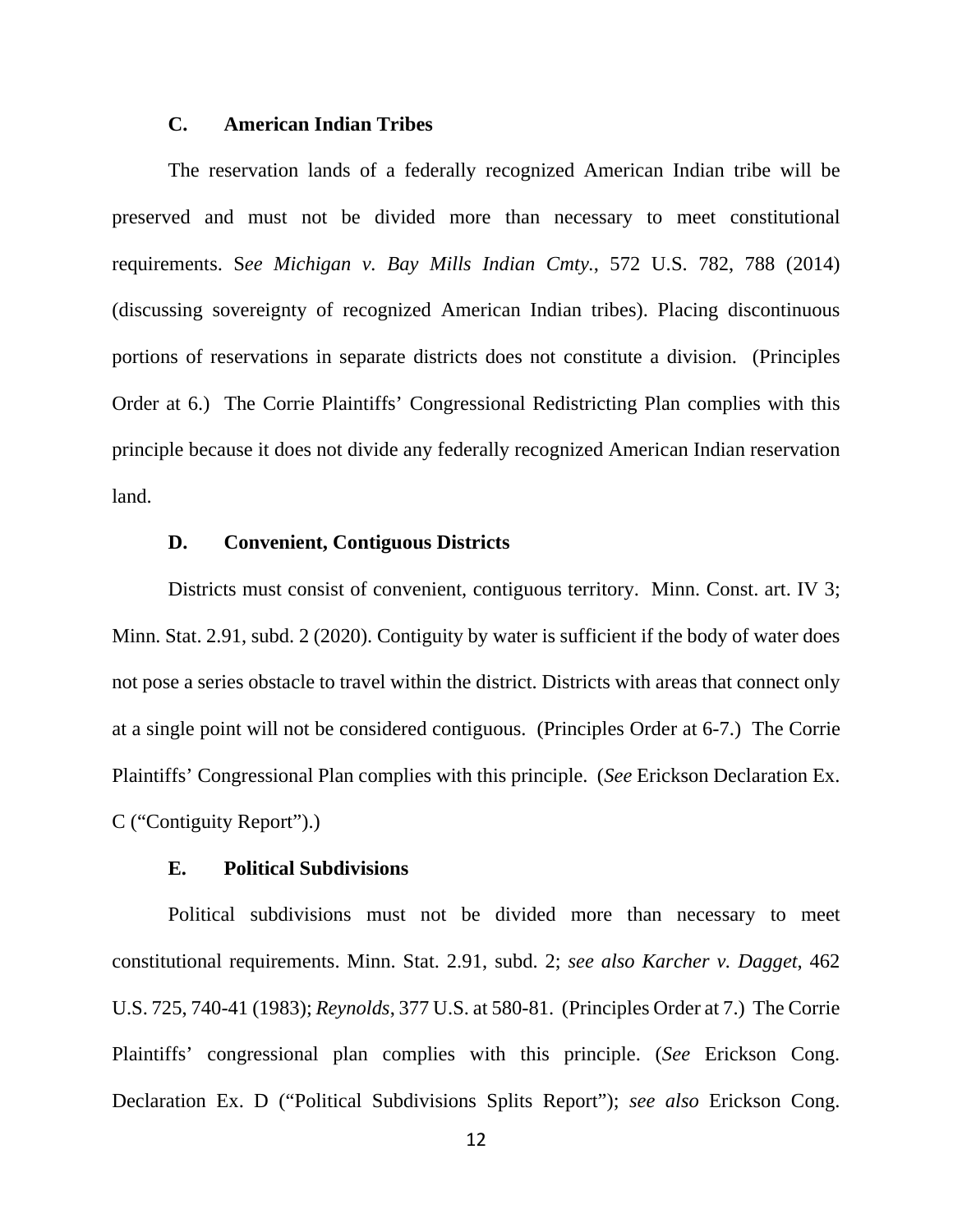Declaration Ex. B ("Plan Components Report").) The Corrie Plaintiffs' Congressional Redistricting Plan complies with this principle, as the Proposed Congressional Districts are composed of many intact counties and cities. (*See infra* Section F (describing counties and cities that were preserved).) As both the *Zachmann* and *Hippert* Panels acknowledged, however, some political subdivisions have to be split because otherwise it would not be possible to comply with the redistricting principles that are superior to the political subdivision split requirements (*e.g*., the ideal population principle). *See Zachman v. Kiffmeyer*, No. C0-01-160 (Minn. Special Redistricting Panel Mar. 19, 2002) (Final Order Adopting Plan) at 4; *Hippert v. Richie*, No. A-11-152 (Minn. Special Redistricting Panel Feb. 21, 2012) (Final Order Adopting Plan) at 11. While it is sometimes possible to avoid a political subdivision split while ensuring that a district's population does not deviate more than two percent from the idea, that is not always possible. (*See infra* Section F (describing counties and cities that were split in order to comply with the ideal population principle).)

#### **F. Communities of Interest**

Communities of people with shared interests will be preserved whenever possible to do so in compliance with the preceding principles. *See Ala. Legis. Black Caucus v. Alabama*, 575 U.S. 254, 272 (2015) (describing respect for "communities defined by actual shared interests" as a traditional redistricting principle") (quotation omitted); *see also Hippert*, No. A11-0152 (Minn. Spec. Redistricting Panel Nov. 4, 2011) (Order Stating Redistricting Principles and Requirements for Plan Submissions); *Zachman*, No. CO-01- 160 (Minn. Special Redistricting Panel Dec. 11, 2011 (Order Stating Redistricting Principles and Requirements for Plan Submissions). For purposes of this principle,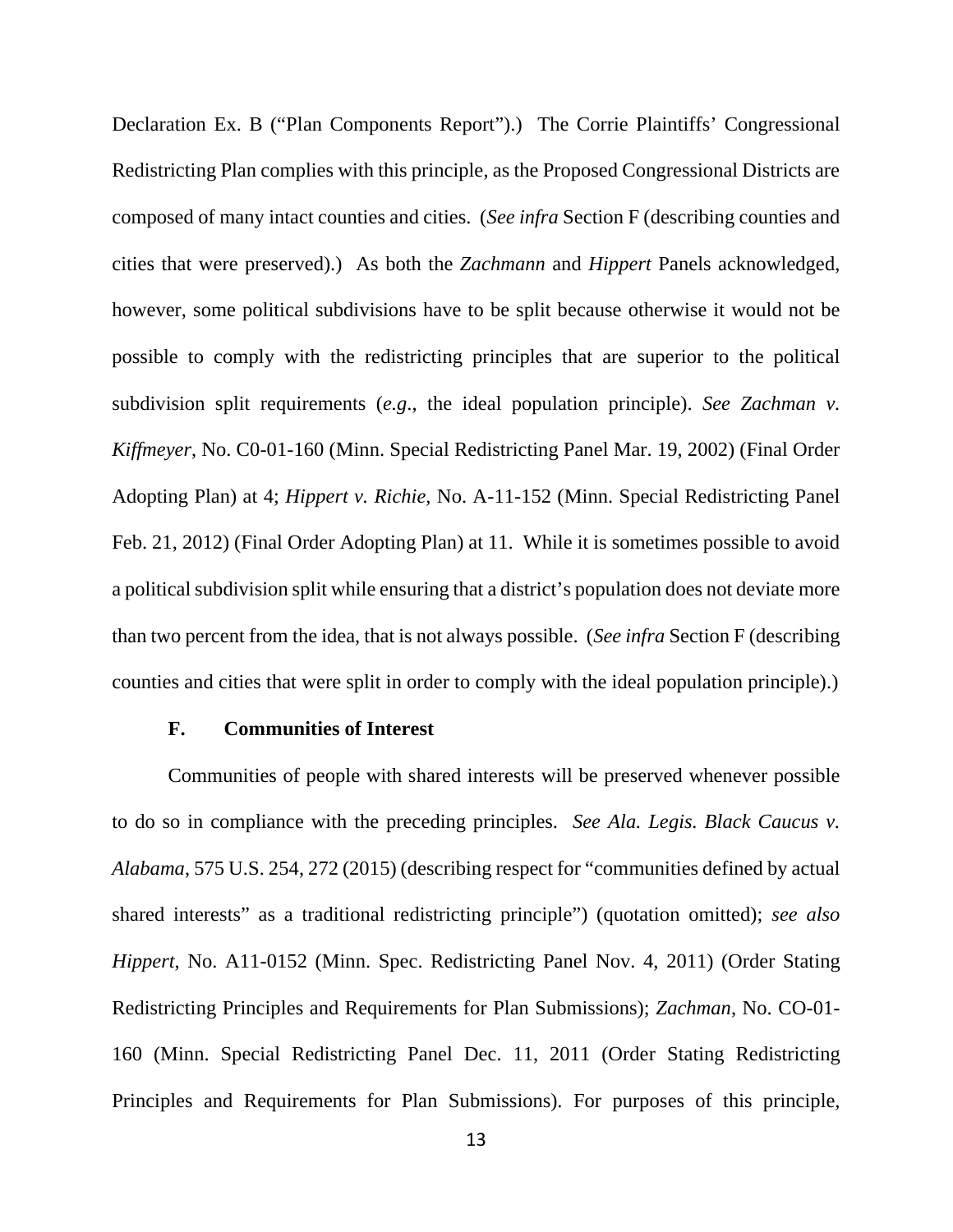"communities of interest" shall include, but are not limited to, groups of Minnesotans with clearly recognizable similarities of social, geographic, cultural, ethnic, economic, occupations, trade, transportation, or other interests. Additional communities of interests will be considered if persuasively established and if consideration thereof would not violate the preceding principles of applicable law. (Principles Order at 7.) The Corrie Plaintiffs' Congressional Plan complies with this principle. Below is a district-by-district explanation of how the Corrie Plaintiffs' Congressional Plan preserves communities of interest.

#### **Congressional District 1**

The Corrie Plaintiffs' Proposed Congressional District 1 encompasses the southeastern portion of Minnesota, with a total population of 713,315 people. It includes the entire counties of Houston, Fillmore, Mower, Freeborn, Waseca, Steele, Dodge, Olmsted, Winona, Le Sueur, Rice, Goodhue, Wabasha. In order to comply with the ideal population requirements, Proposed Congressional District 1 also includes portions of the counties of Scott, Dakota, Nicollet, and Blue Earth.

Notably, this proposed district keeps Latino communities together in the cities of Faribault and Northfield. These growing Latino communities have common issues such as affordable housing, education, employment, and entrepreneurial interests. In addition, Faribault has seven mobile park communities that are populated predominantly by Latinos. It also has one of the lowest high school graduation rates for Latinos in the State. While Faribault has lost close to 7.9 percent of its White population, its Latino communities have grown by 7.4 percent, making up for the loss to not just the local population but our local economy's stability and growth. Unifying the Latinos in these communities into a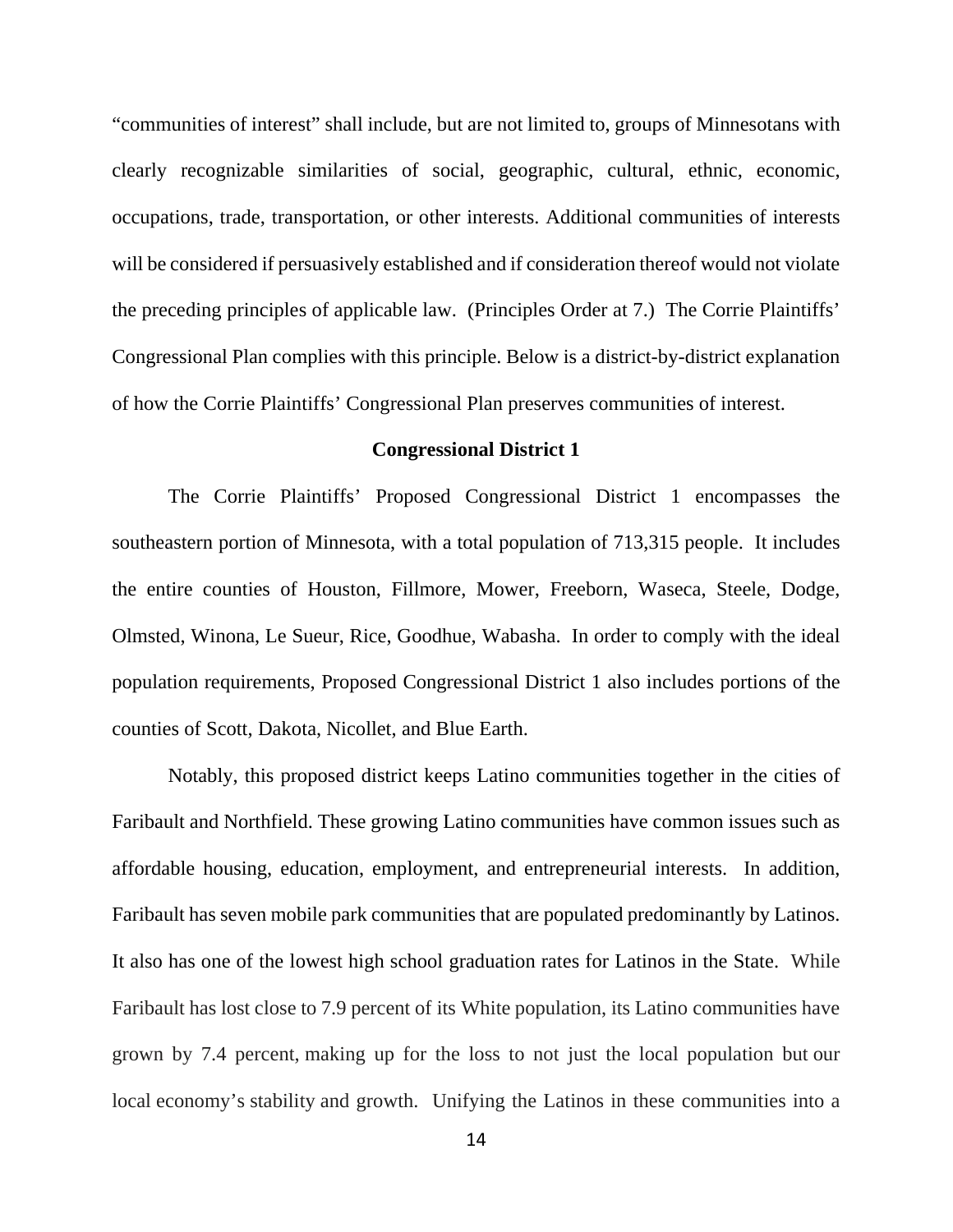single district would give them a stronger voice in the political process and is called for given their shared values, cultural ties, and economic interests.

# **Congressional District 2**

The Corrie Plaintiffs' Proposed Congressional District 2 encompasses the entire cities of Chanhassen, Eden Prairie, Shakopee, Jackson Township, Prior Lake, Savage, Louisville Township, Burnsville, Eagan, Mendota Heights, West Saint Paul, South Saint Paul, Sunfish Lake, Inver Grove Heights, Saint Paul Park, Grey Cloud Island, Apple Valley, Lakeville, Farmington City, Empire, Coates, Rosemount, and Nininger. It also encompasses the western half of Bloomington and the eastern half of Chaska, as well as parts of the cities of Cottage Grove, Spring Lake (due to the exclaves that fall within Prior Lake, and to satisfy the ideal population principle), Eureka (due to exclaves that fall within Lakeville, as well as to keep the Lakeville Airport within a single district), and Castle Rock (due to exclaves that fall within Farmington). Proposed Congressional District 2 has a total population of 713,312 people.

In addition, this proposed district would unite the Latino communities in Chaska, Jackson, and Shakopee and place them in the same district with the Shakopee Mdewakanton Sioux. It also unites the East African community that resides in the precincts near where Bloomington, Savage, and Burnsville meet.

### **Congressional District 3**

Proposed Congressional District 3 encompasses Hennepin County and parts of Anoka County and Ramsey County, with a total population of 713,311 people. Because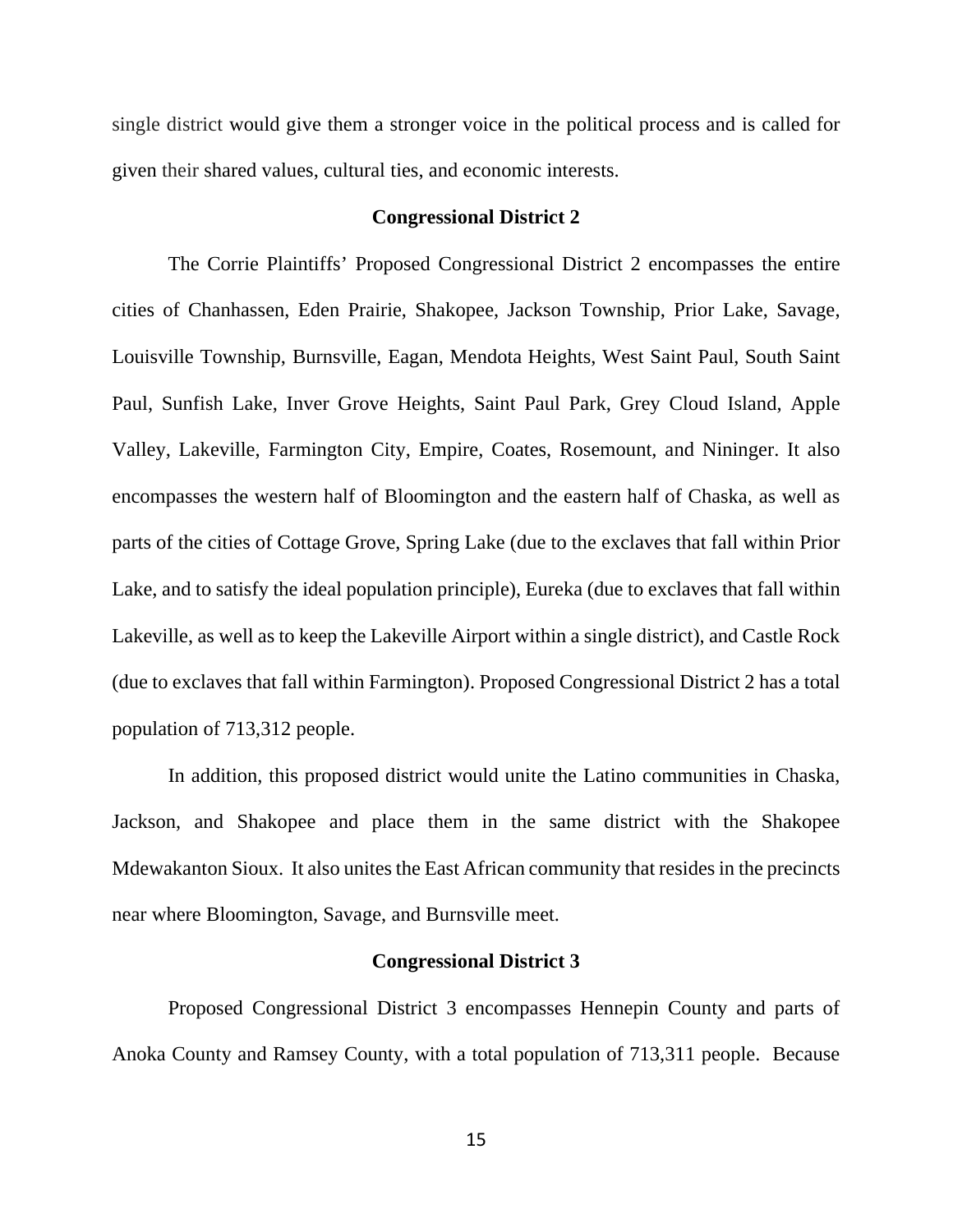Hennepin County has more than the ideal population of a single congressional district, there are also portions of Hennepin County in Proposed Congressional District 5.

This proposed district keeps the large immigrant and BIPOC population in Brooklyn Park and Brooklyn Center unified. This includes the West African communities of Brooklyn Center and Brooklyn Park that have a large social support network and contribute significantly to the communities economic growth with many African small and medium businesses and services. (*See* Declaration of Nelima Sitati Munene.) These two cities also share a large Hmong community that seeks to remain in the same congressional district.

This proposed district also keeps the growing Tibetan communities in Fridley and New Brighton together with other immigrant suburban cities such as Brooklyn Center and Brooklyn Park. The Tibetan Minnesotan population, which shares language, culture, ethnic identity and economic interests, is now 5,000 strong and continues to grow. (*See* Declaration of Ngawang Dolker.)

#### **Congressional District 4**

The Corrie Plaintiffs' Proposed Congressional District 4 encompasses the City of St. Paul and its surrounding communities, with a total population of 713,299 people. Further, it includes more than 92 percent of the population of Ramsey County, covering most of Ramsey County east of, and including, the City of Arden Hills. It also includes three-fourths of the population of Washington County, covering the core of Washington County south of the City of Hugo on the northern border, and includes half of the City of Cottage Grove to the south.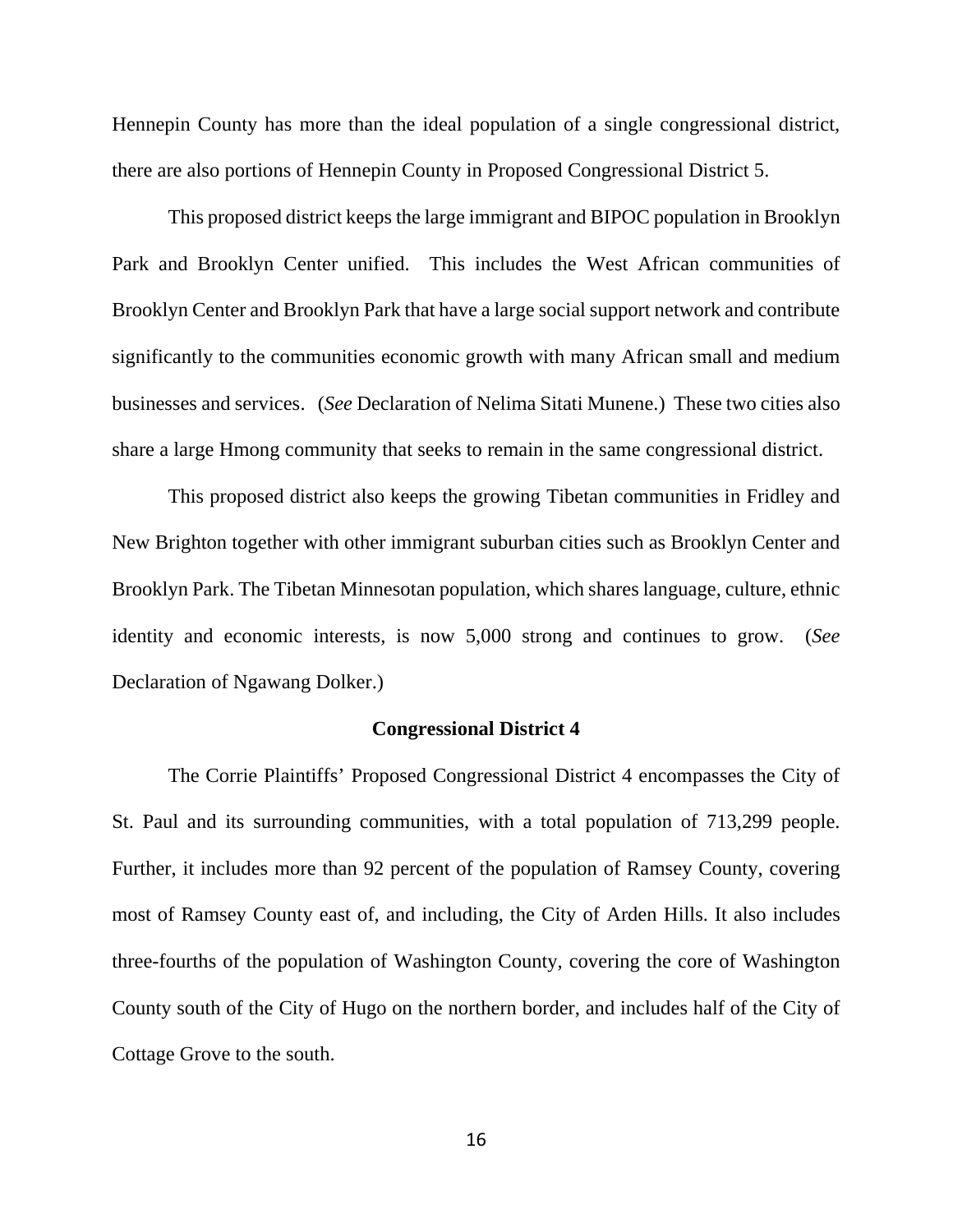This proposed district keeps together Black/African American communities in St. Paul, such as Rondo and Frogtown. This proposed district also contains the largest Asian American community by population in the state, at 15.2 percent, containing Asian American communities centered around Lake Phelan and north-east St. Paul. Notably, 37.4 percent of the population Proposed Congressional District 4 is communities of color.

### **Congressional District 5**

The Corrie Plaintiffs' Proposed Congressional District 5 is located entirely within Hennepin County. It has a total population of 713,291 people.

This proposed district includes Minneapolis, its nearest suburban cities to the south and west—the cities of New Hope, Crystal, Robbinsdale, Golden Valley, St. Louis Park, Hopkins, Edina, and Richfield, and a portion of St Anthony, which crosses the county border into Ramsey County. The district includes the eastern half of Bloomington that shares interests with Richfield and other similarly situated suburban cities southwest of Minneapolis. It also includes the Minneapolis/St. Paul International Airport.

Latin-American cohorts from East Bloomington and Richfield, in collaboration with HACER and COPAL, expressed a desire to remain with Minneapolis rather than southwestern suburbs of Edina and Eden Prairie, which are placed in the neighboring Proposed Congressional District 2.

### **Congressional District 6**

The Corrie Plaintiffs' Proposed Congressional District 6 encompasses east-central Minnesota and has a total population of 713,334 people. It includes the counties of (from north to south): Morrison; southern portions of Kanebec and Pine; Benton; Isanti; eastern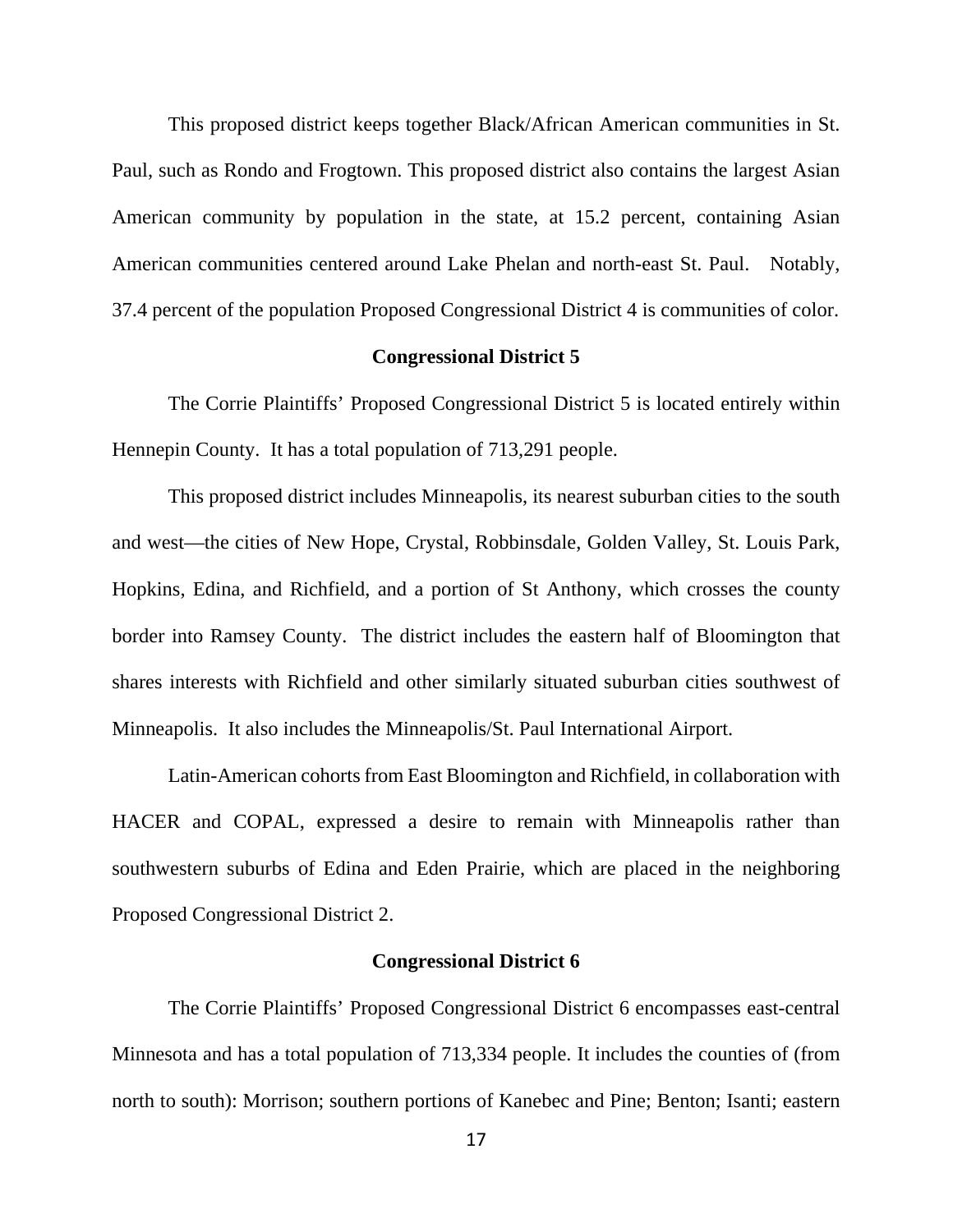portions of Stearns that are not included in Proposed CD 7l; Sherburne, Chisago, northern portions of Wright County that are not included in Proposed Congressional District 7; and approximately the northeastern two thirds of Anoka County, the northern third of Washington County, and a small portion of Hennepin County encompassing the City of Hanover. This proposed district includes the cities of St. Cloud, Andover, and Ramsey. Finally, and notably, St. Cloud is the largest population center in Minnesota's central region, with significant representation of the East African Community. By including the entire city of St. Cloud in their Proposed Congressional District 7, the Corrie Plaintiffs preserved this community of interest.

### **Congressional District 7**

The Corrie Plaintiffs' Proposed Congressional District 7 encompasses most of southwestern Minnesota, with a total population of 713,287 people. It includes the whole counties of: (starting from the northwest corner): Wilkin; Grant; Traverse; Douglas; Todd; Stevens; Pope; Big Stone; Swift; Kandiyohi; Meeker; Lac qui Parle; Chippewa; Upper Sioux; Renville; McLeod; Lincoln; Lyon; Redwood; Brown; Pipestone; Murray; Cottonwood; Watonwan; Rock; Nobles; Jackson; Martin; and Faribault. Additionally, it includes the western three fourths of Stearns County, the southern half of Wright County, most of Carver County (other than a slice on the eastern border), the majority of Nicollet County (other than the southeastern corner), and the eastern third and southern fourth of Blue Earth County. Proposed Congressional District 7 also includes the Lower Sioux Indian Community and Upper Sioux Tribal Indian Community Areas.

This proposed district also contains three social service county collaborative entities: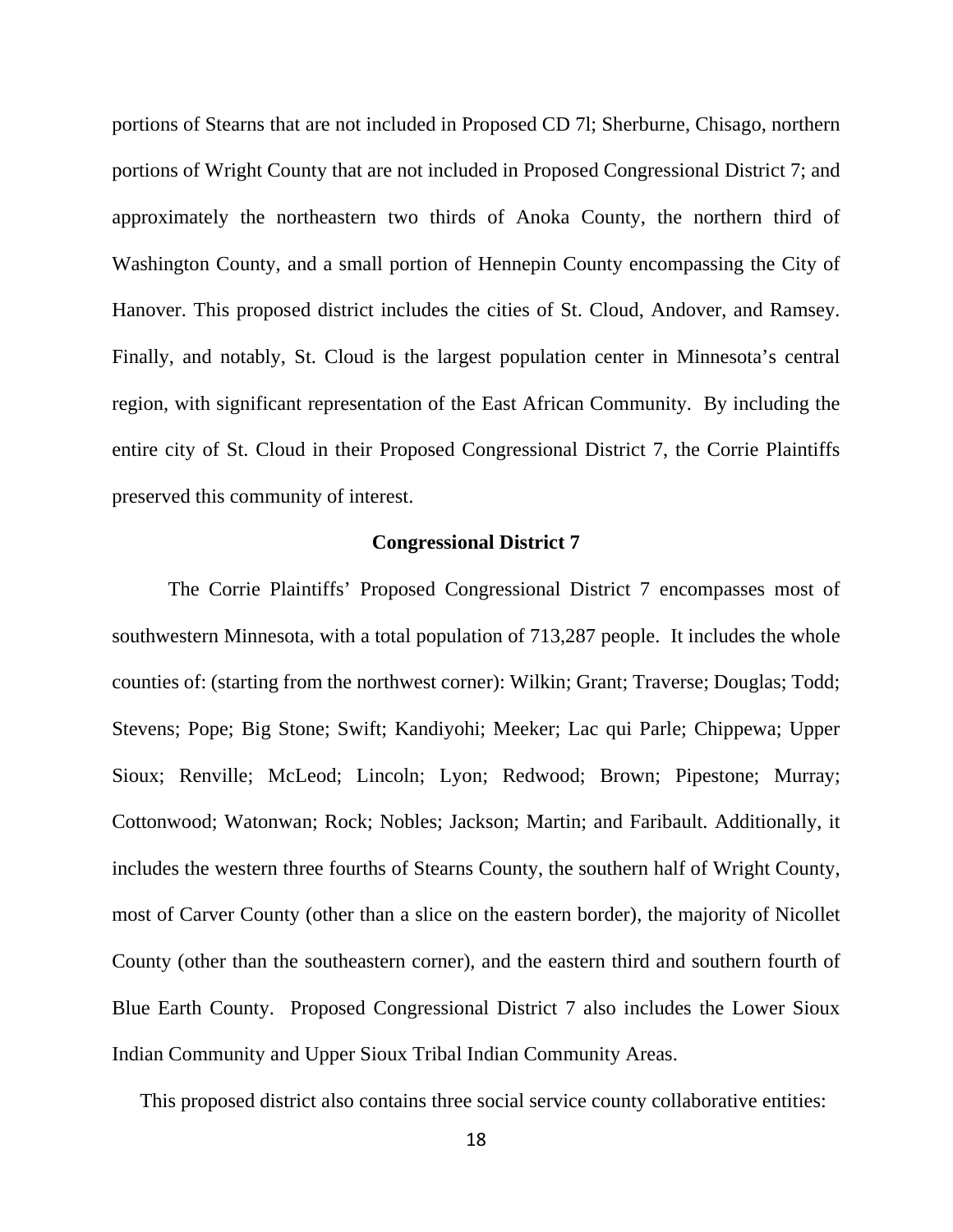- Southwest Minnesota Health and Human Services (Lincoln, Lyon, Redwood, Pipestone, Murray, and Rock counties);
- Des Moines Valley Health and Human Services (Cottonwood and Jackson counties); and
- Health and Human Services of Faribault and Martin Counties.

The boundaries of this proposed district are supported by Declarant Jovita Francisco, executive director of Minnesota Immigrant Movement (MIM). (*See* Declaration of Jovita Francisco ("Francisco Declaration".) The proposed district also unites the cities of Worthington, St. James, and Madelia, which have some of the largest Latino populations that are bound by cultural ties, language and economic issues. (Francisco Declaration ¶3.) The Latino/Hispanic community in this region share similar concerns, including affordable housing, education, economic development, workplace safety issues and transportation. (Francisco Declaration ¶8).

Further, the area encompassed by Proposed Congressional District 7 has experienced a significant growth in foreign-born population since 2010. (*See* Cameron Macht, *Changing Faces in Southwest Minnesota*, available at: https://mn.gov/deed/newscenter/publications/review/march-2018/changing-facessouthwest.jsp.) Of the foreign-born population in southwest Minnesota, over half (approximately 8,951) are from Latin American countries, including a substantial number of immigrants from Mexico, Guatemala, El Salvador, and Honduras. (Francisco Declaration ¶7.) By holding the Latino/Hispanic population in the region in a single congressional district, Proposed Congressional District 7 gives these residents a chance to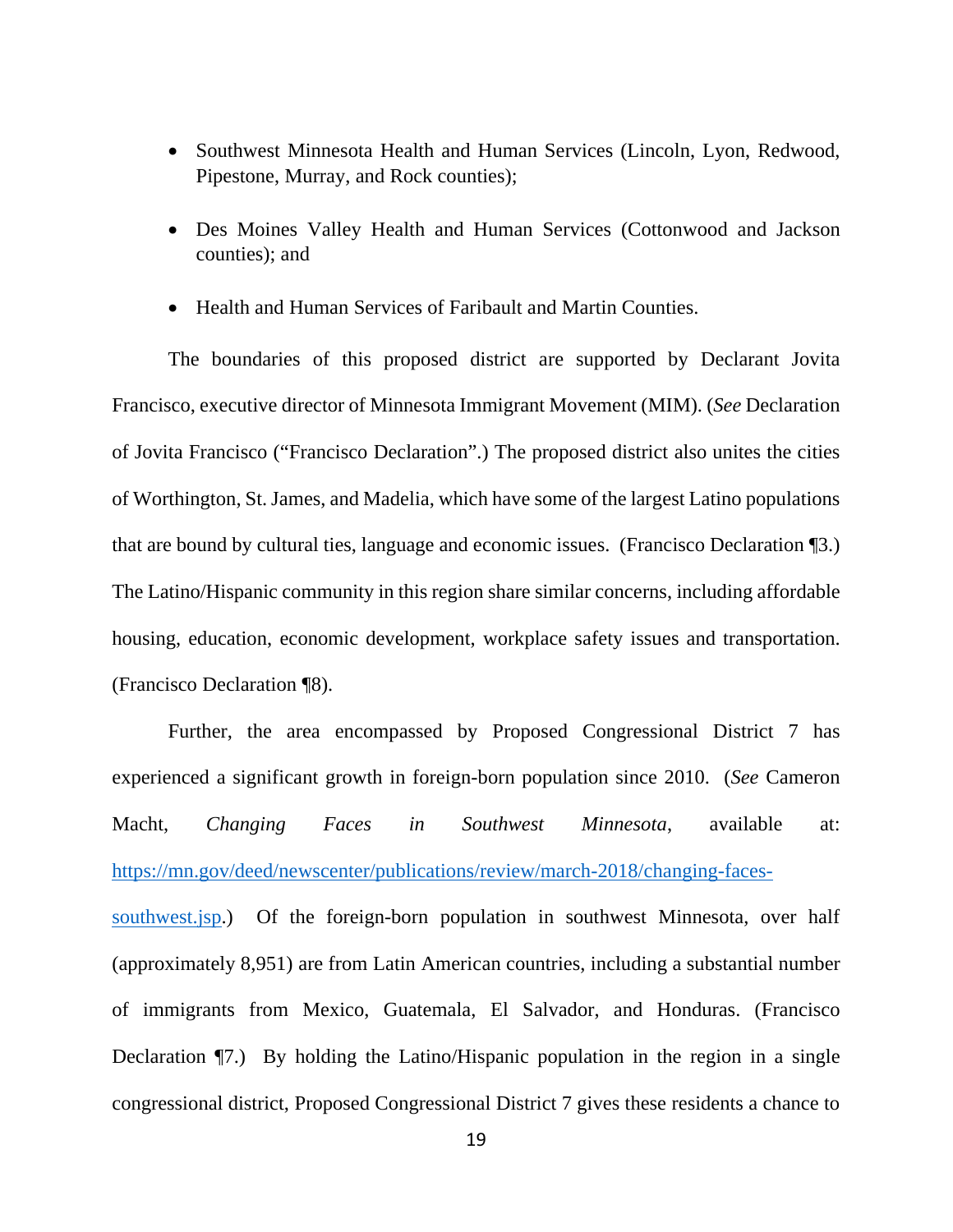have their issues addressed by more responsive representation. In addition, these same communities utilize the social service collaboratives listed above. Thus, it is important that the foreign-born population remain in the same district as the social service collaboratives.

#### **Congressional District 8**

The Corrie Plaintiffs' Proposed Congressional District 8 encompasses all of Northern Minnesota, with a total population of 713,341. It includes the whole counties of: (starting from the northwest corner) Kittson; Roseau; Marshall; Polk; Pennington; Red Lake; Beltrami; Lake of the Woods; Koochiching; Itasca; St. Louis; Lake; Cook; Norman; Mahnomen; Clearwater; Becker; Hubbard; Cass; Aitkin; and Carlton. To comply with the ideal population principle, the Proposed Congressional District 8 includes northern portions of Clay, Otter Tail, Todd, and Mille Lacs, Kanabec, and Pine Counties.

Further, and notably, this proposed district the three largest American Indian reservations in the state (Red Lake Nation, White Earth Nation, and Leech Lake Band of Ojibwe), as well as four other tribal reservations (such as Bois Forte Band of Chippewa, Fond du Lac Band of Lake Superior Chippewa, and Mille Lacs Band of Ojibwe, Grand Portage Band of Lake Superior Chippewa) and trust lands. (*See* Declaration of Lenny Fineday.)

(*See also* Erickson Cong. Declaration Ex. G ("Community of Interest Report").)

### **G. Compactness**

As a factor subordinate to all other redistricting, districts should be reasonably compact. *See Miller v. Johnson*, 515 U.S. 900, 916 (1995); *Brown v. Thomson*, 462 U.S. 835, 842 (1983). (Principles Order at 7.) The Corrie Plaintiffs' congressional plan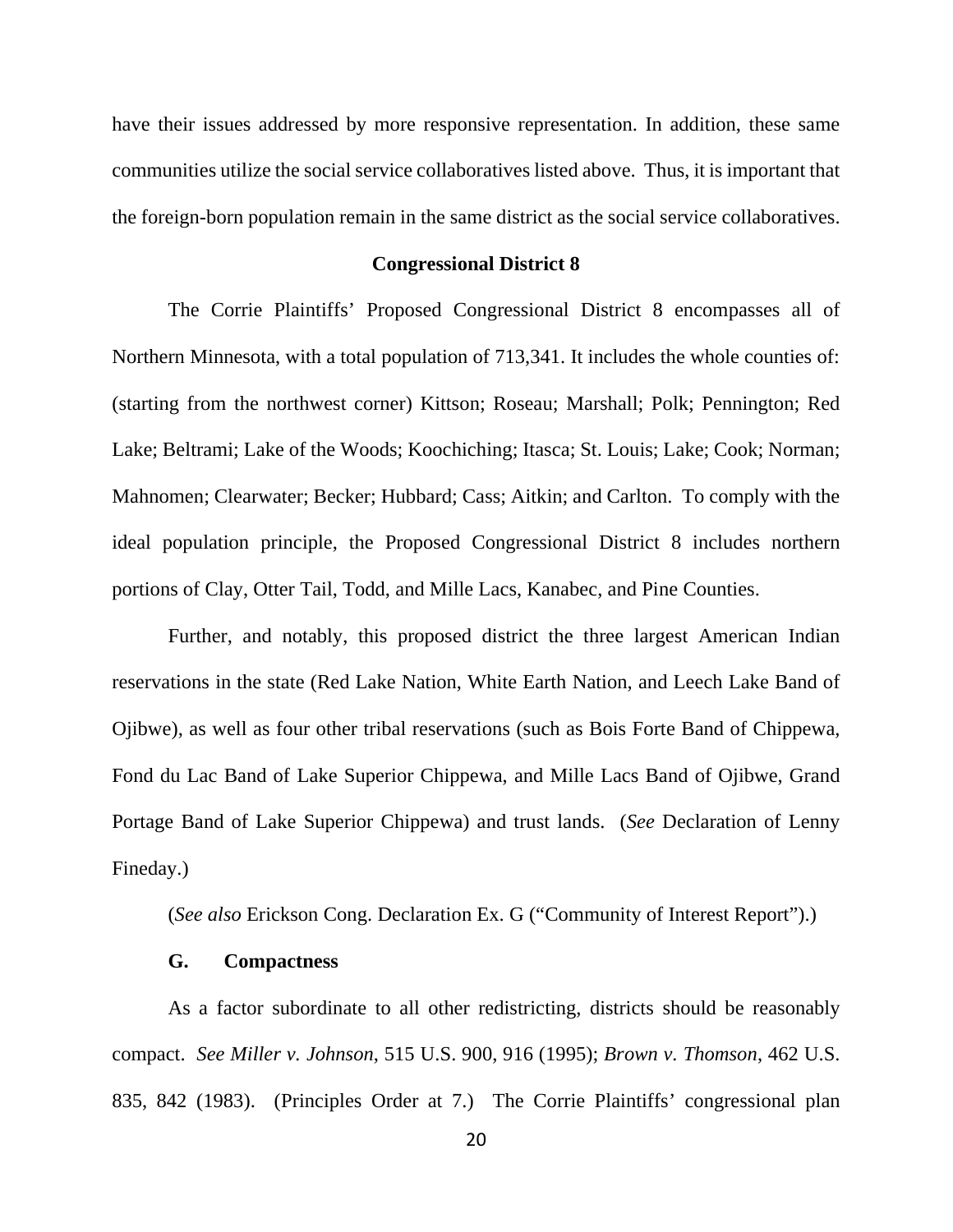complies with this principle. (*See* Erickson Cong. Declaration Ex. F ("Compactness Report").)

# **H. Purpose or Effect of Protecting, Promoting, or Defeating Incumbents, Candidates, or Political Parties.**

Districts must not be drawn with the purpose of protecting, promoting, or defeating any incumbent, candidate, or political party. The panel will not draw districts based on the residence of incumbent officeholders and will not consider past election results when drawing districts. (Principles Order at 8.) The Corrie Plaintiffs' Congressional Redistricting Plan complies with this principle because it was drawn in order to comply with the redistricting principles discussed above and in a neutral manner as to incumbents, candidates, and political parties.

# **V. Conclusion**

For the foregoing reasons, the Corrie Plaintiffs respectfully request that this Panel adopt the Corrie Plaintiffs' Congressional Redistricting Plan.